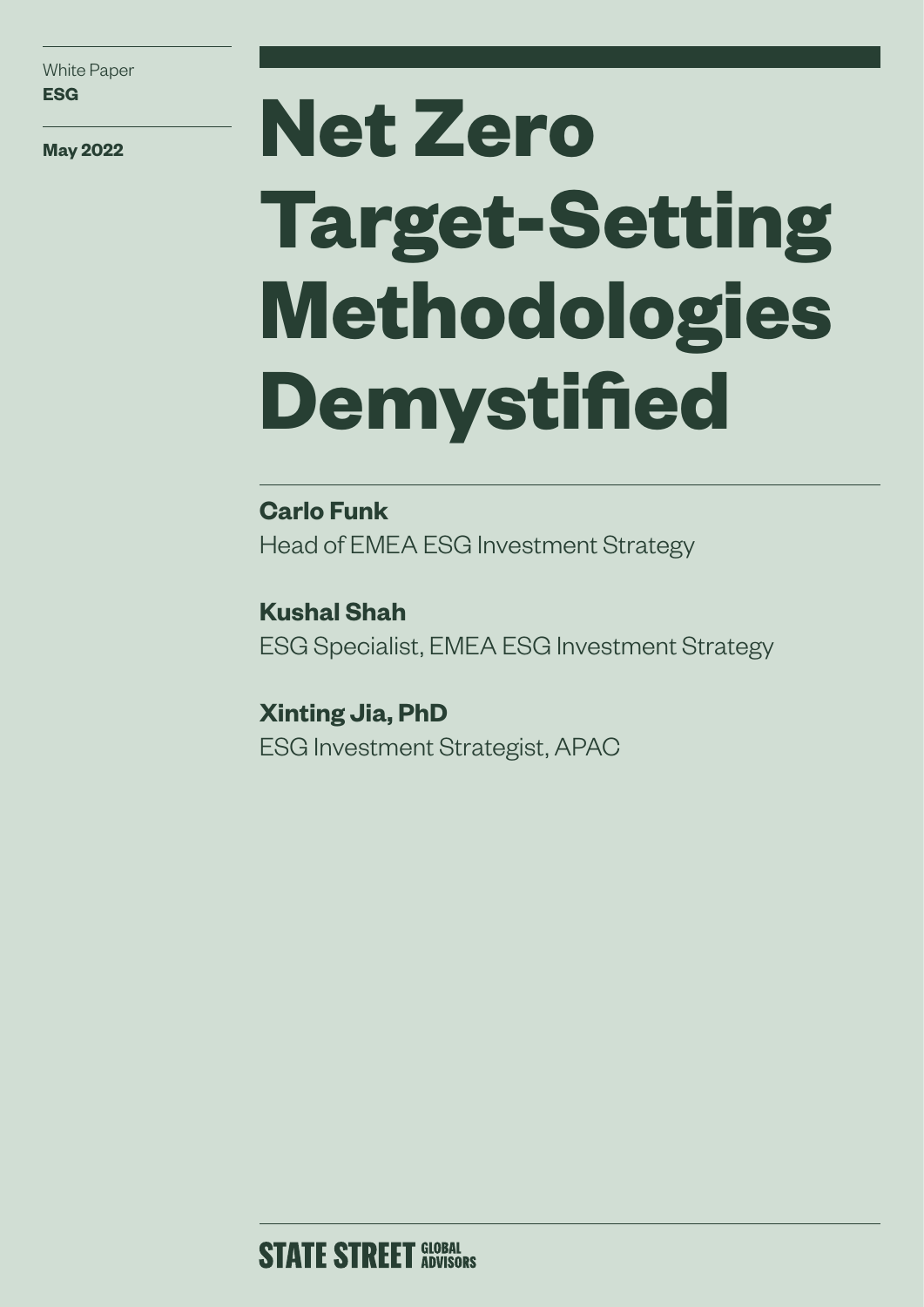| <b>Contents</b> | 03 | <b>Introduction</b>                             |
|-----------------|----|-------------------------------------------------|
|                 | 04 | <b>Overview of Target-Setting Methodologies</b> |
|                 | 07 | <b>Recommended Targets</b>                      |
|                 | 11 | <b>Discussion of Target Types</b>               |
|                 | 16 | <b>Appendix</b>                                 |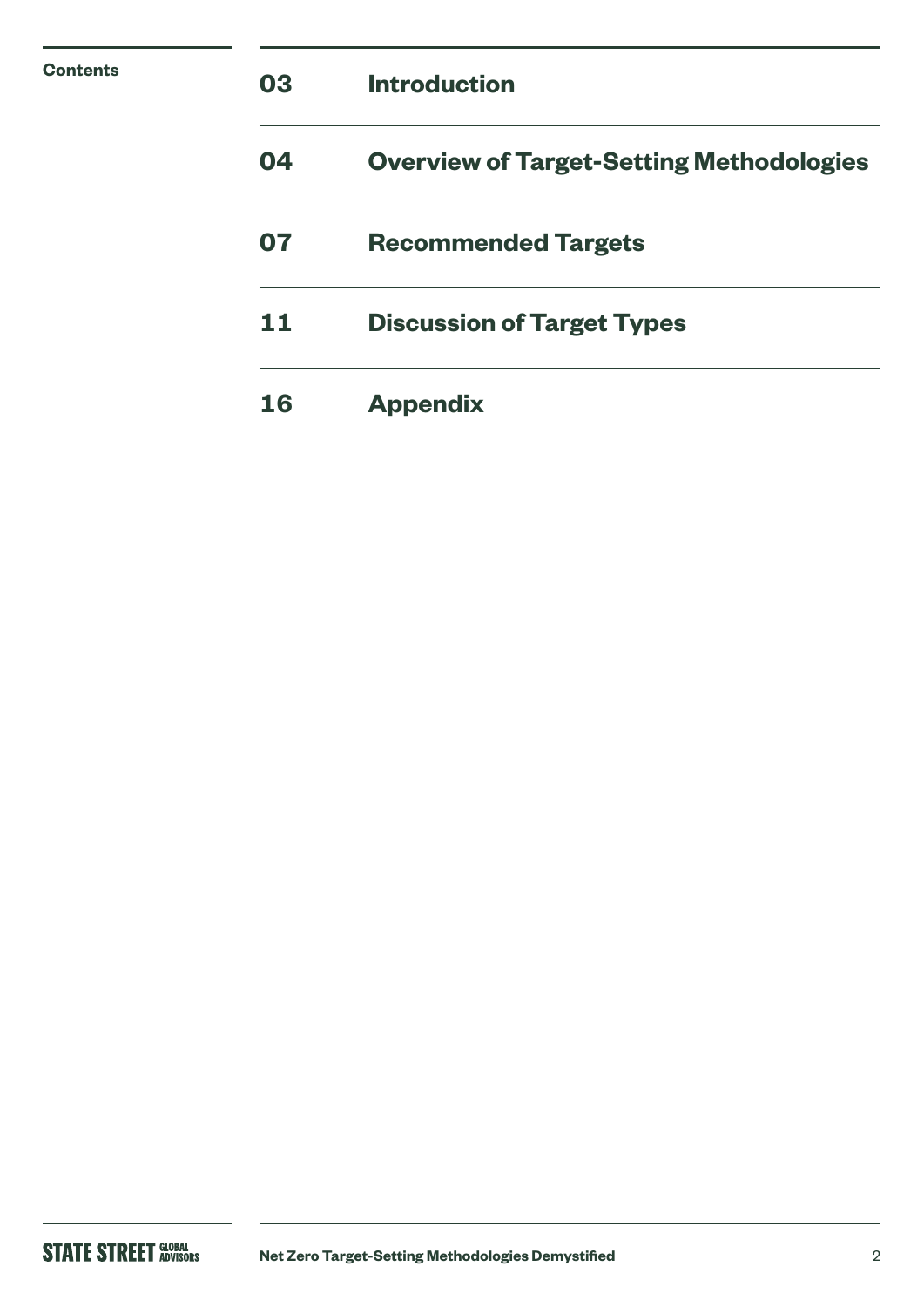# Introduction

With the world moving towards decarbonisation target setting, $<sup>1</sup>$  investors are grappling with establishing their</sup> strategy to support achieving Net Zero by 2050. To help guide investors with their decarbonisation journey, this paper provides an overview of three main methodologies in the market:

- 1. Institutional Investors Group on Climate Change (IIGCC) and Paris Aligned Investment Initiative (PAII),
- 2. Science Based Targets Initiative (SBTi) for Financial Institutions
- 3. United Nations-Convened Net Zero Asset Owner Alliance (NZAOA) target-setting protocol.

In addition to outlining the key characteristics of these frameworks, we will focus on the implications of how to set targets and the scope of asset classes to consider. To begin with, we provide a quick overview of the three key target-setting methodologies.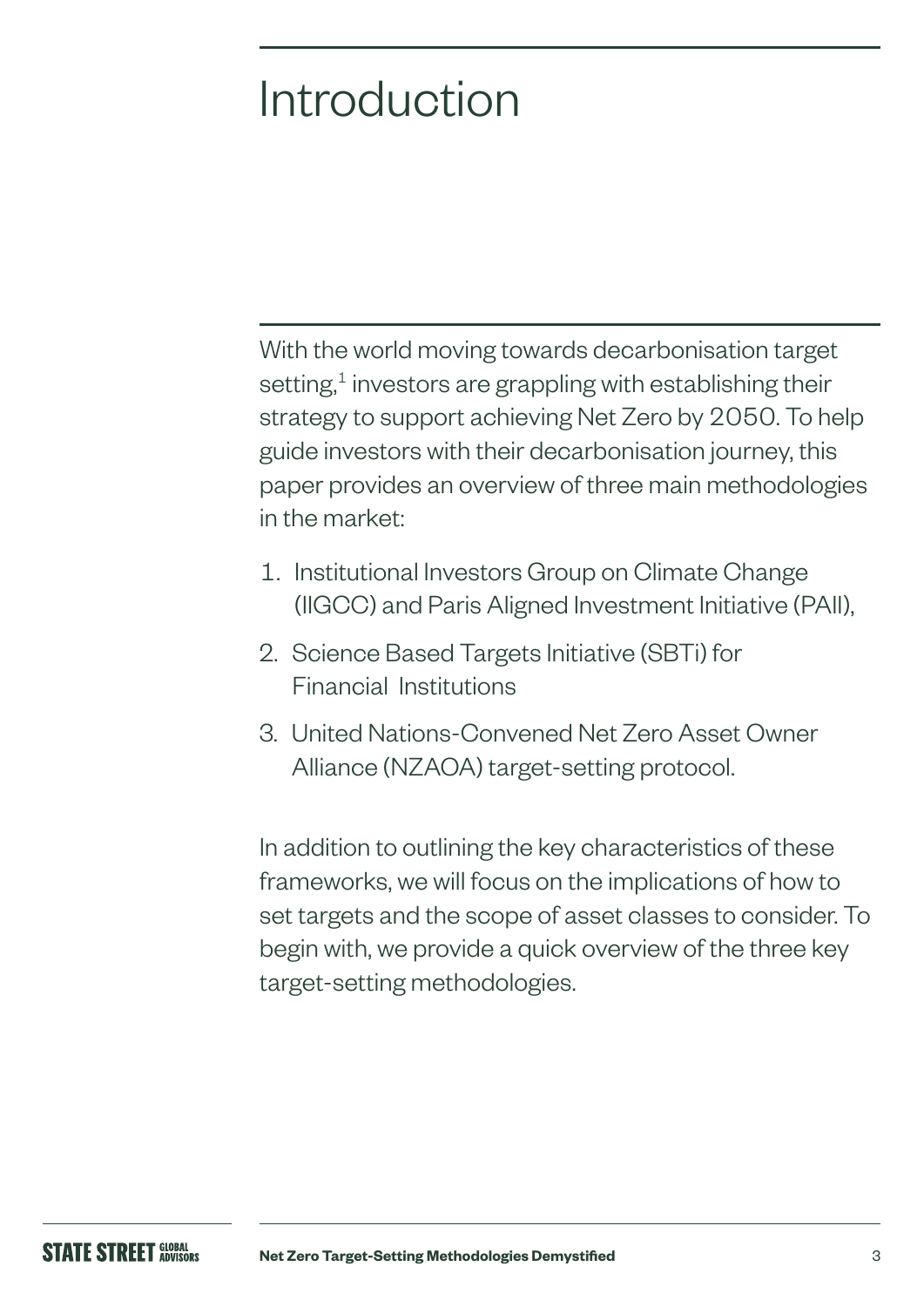# Overview of Target Setting Methodologies

**Institutional Investor Group on Climate Change Paris Aligned Investment Initiative**

The Paris Aligned Investment Initiative (PAII) is an investor-led collaboration. It is supported by four investor networks:

- **1** Asian Investor Group on Climate Change (AIGCC)
- **2** Ceres
- **3** Investor Group on Climate Change (IGCC)
- **4** IIGCC

It was launched by the Institutional Investor Group on Climate Change (IIGCC) in Europe in May 2019 and is designed to support investors in aligning their investment portfolios with the goals of the Paris Agreement.<sup>2</sup> Figure 1 below is a high-level overview of the framework.

The PAII framework focuses on setting up net zero investment strategy guided by the goals of the Paris Agreement, with a focus on decarbonizing current investment portfolios and increasing investment in climate solutions. So far, asset classes covered by PAII include Sovereign Bonds, Listed Equity, Corporate Fixed Income and Real Estate, with imminent expansion to include two additional asset classes, Infrastructure and Private Equity. There are certain data and methodology limitations for some asset classes which we will explore later.



Source: PAII, [Paris Aligned Investment Initiative — IIGCC](https://www.iigcc.org/our-work/paris-aligned-investment-initiative/).

Figure 1 **IIGCC PAII Paris Aligned Decarbonisation Framework**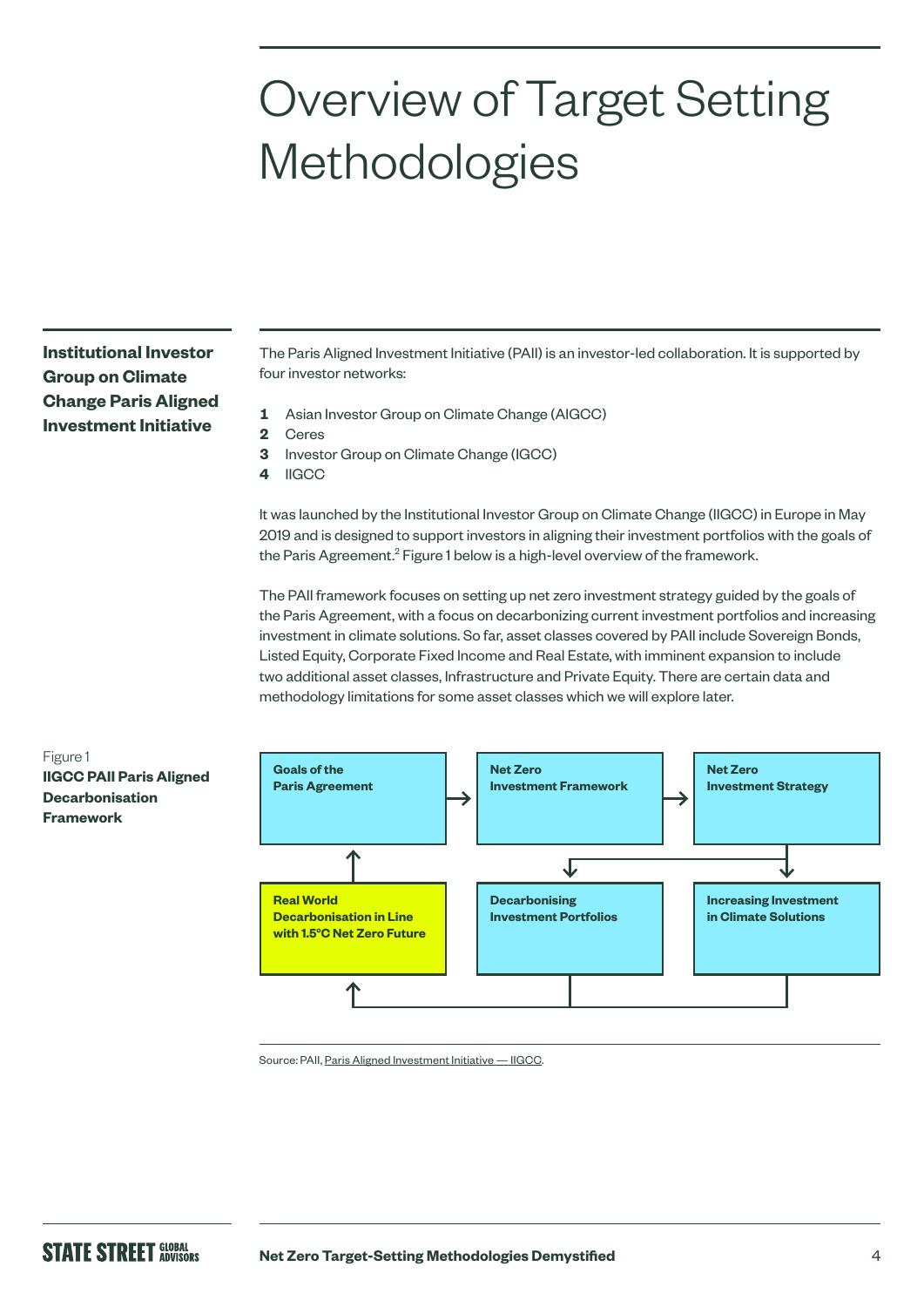| <b>Science-Based</b><br><b>Targets Initiative for</b><br><b>Financial Institutions</b>                       | The Science-Based Targets Initiative (SBTi) for Financial Institutions (Fls) differs from other<br>broad-based models as it is focused specifically on a sector that provides finance and other<br>services to the companies that are responsible for reducing greenhouse gas (GHG) emissions,<br>rather than exercising direct control over GHG emission reductions. SBTi financial sector<br>guidance provides a framework for Fls to clarify, improve and accelerate their alignment with the<br>goals of the Paris Agreement.3 |  |  |  |  |
|--------------------------------------------------------------------------------------------------------------|------------------------------------------------------------------------------------------------------------------------------------------------------------------------------------------------------------------------------------------------------------------------------------------------------------------------------------------------------------------------------------------------------------------------------------------------------------------------------------------------------------------------------------|--|--|--|--|
|                                                                                                              | Additionally, the SBTi provides open source and public access to assessments regarding the<br>degree of Paris alignment across different industries.                                                                                                                                                                                                                                                                                                                                                                               |  |  |  |  |
|                                                                                                              | SBTi is jointly administered by CDP (formerly known as Carbon Disclosure Project), The<br>United Nations Global Compact, World Resources Institute (WRI) and World Wide Fund for<br>Nature (WWF). <sup>4</sup>                                                                                                                                                                                                                                                                                                                     |  |  |  |  |
| <b>UN-Convened Net</b><br><b>Zero Asset Owner</b><br><b>Alliance 2025 Target-</b><br><b>Setting Protocol</b> | Convened by United Nations Environment Program Finance Initiative (UNEP FI) and supported<br>by the Principles for Responsible Investment (PRI), this target-setting protocol supports Net<br>Zero Asset Owner Alliance (NZAOA) members to set Paris Agreement-aligned portfolio targets<br>and report on progress. The Alliance recommends members use science-based targets and<br>methodologies in their strategic planning to meet their net zero commitments. <sup>5</sup>                                                    |  |  |  |  |
| Similarities and<br><b>Differences</b>                                                                       | While all three frameworks focus on setting Paris-aligned targets for financial institutions,<br>there are some similarities and differences among the three frameworks, which we show in<br>Figure 2.                                                                                                                                                                                                                                                                                                                             |  |  |  |  |
|                                                                                                              | Key noticeable differences:                                                                                                                                                                                                                                                                                                                                                                                                                                                                                                        |  |  |  |  |
|                                                                                                              | Among the three frameworks, SBTi for financial institutions can be used by both asset<br>managers and asset owners as well as banks, while PAII only supports asset owners and asset<br>managers; and NZAOA only asset owners (though certain aspects can be adapted for asset<br>manager use).                                                                                                                                                                                                                                    |  |  |  |  |
|                                                                                                              | Variations across different asset classes covered, with currently NZAOA providing the most<br>comprehensive coverage of different asset classes.                                                                                                                                                                                                                                                                                                                                                                                   |  |  |  |  |
|                                                                                                              | In terms of similarity, all three frameworks recognise that realising real economy wide<br>decarbonisation is important and hence favour an engagement approach over broad-based<br>exclusions, with the exception of coal-related investments - all three have provisions related<br>to exclusion of coal-related investments. This aligns with our own approach, as discussed in<br>https://ssga.com/library-content/pdfs/insights/engage-or-divest.pdf.                                                                         |  |  |  |  |
|                                                                                                              | Both PAII and NZAOA also require signatories to set targets to invest in climate solutions, as it is<br>an important strategy to support economic-wide decarbonisation.                                                                                                                                                                                                                                                                                                                                                            |  |  |  |  |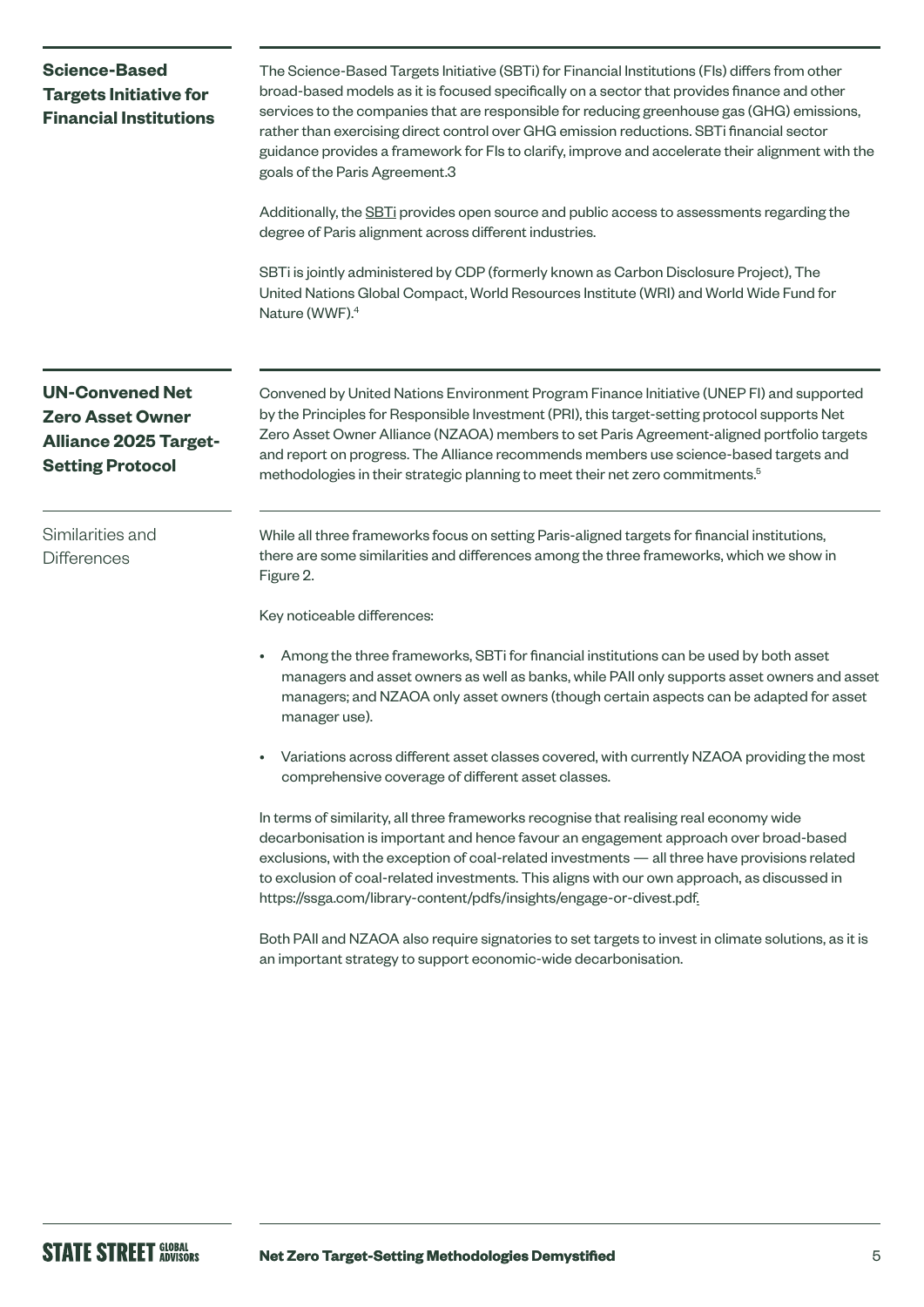#### Figure 2 **Overview of the Three Net Zero Target-Setting Frameworks**

|                                                            | <b>IIGCC PAII Framework (PAII)</b>                                                                                                                                          | <b>SBTi for Financial Institutions (SBTi)</b>                                                                                                                                | <b>UN-Convened NZAOA 2025</b><br><b>Target-Setting Protocol (NZAOA)</b>                                                               |  |
|------------------------------------------------------------|-----------------------------------------------------------------------------------------------------------------------------------------------------------------------------|------------------------------------------------------------------------------------------------------------------------------------------------------------------------------|---------------------------------------------------------------------------------------------------------------------------------------|--|
| Who Is It Meant For?                                       |                                                                                                                                                                             |                                                                                                                                                                              |                                                                                                                                       |  |
| <b>Asset Owners</b>                                        |                                                                                                                                                                             |                                                                                                                                                                              |                                                                                                                                       |  |
| <b>Asset Managers</b>                                      |                                                                                                                                                                             |                                                                                                                                                                              |                                                                                                                                       |  |
| <b>Banks</b>                                               | $\times$                                                                                                                                                                    |                                                                                                                                                                              | $\times$                                                                                                                              |  |
| <b>Which Asset Classes Are Covered?</b>                    |                                                                                                                                                                             |                                                                                                                                                                              |                                                                                                                                       |  |
| <b>Listed Equity</b>                                       |                                                                                                                                                                             |                                                                                                                                                                              |                                                                                                                                       |  |
| Corporate Fixed Income                                     |                                                                                                                                                                             |                                                                                                                                                                              |                                                                                                                                       |  |
| Sovereign Bonds                                            |                                                                                                                                                                             | $\times$                                                                                                                                                                     |                                                                                                                                       |  |
| <b>Real Estate</b>                                         |                                                                                                                                                                             |                                                                                                                                                                              |                                                                                                                                       |  |
| Infrastructure                                             | $\times$                                                                                                                                                                    | $\times$                                                                                                                                                                     |                                                                                                                                       |  |
| <b>Type of Targets</b>                                     | Absolute or intensity based emission targets;<br>targets for investing in climate solutions and<br>corporate engagement                                                     | Sector-level emissions intensity reductions<br>and engagement-based methods including<br>Portfolio Coverage and Temperature Rating                                           | Absolute or Intensity based emissions<br>reductions (asset class and sector),<br>Corporate Engagement, Transition<br>finance tracking |  |
| <b>Timeframe</b>                                           | A 10-year target for both emission reduction<br>and investing in climate solutions; 2050 net<br>zero commitment                                                             | 5-15 years for emissions-based targets                                                                                                                                       | 5-year targets for emissions, engagement,<br>and financing; 2050 net-zero commitment                                                  |  |
| <b>Any Portfolio-level</b><br><b>Exclusions Suggested?</b> | Recommends engagement first followed by<br>selective divestment if failed<br>Recommends exclusion of companies<br>engaging in fresh thermal coal or tar<br>sands investment | Phase out thermal coal investments<br>required in line with full phaseout by 2030;<br>Bans new investments in thermal coal                                                   | Recommends companies to phase out coal<br>and have no new investments in thermal coal                                                 |  |
| <b>Can Carbon Credits or</b><br><b>Offsets Be Used?</b>    | Regulated carbon credits allowed, offsets<br>not allowed                                                                                                                    | Not allowed                                                                                                                                                                  | Not allowed                                                                                                                           |  |
| <b>Treatment of Avoided</b><br><b>Emissions</b>            | Not to be counted in emissions reduction                                                                                                                                    | not to be counted in emissions reduction                                                                                                                                     | can be reported to reflect 'impact'                                                                                                   |  |
| <b>Investing in Climate</b><br><b>Solutions</b>            |                                                                                                                                                                             | Not specified                                                                                                                                                                |                                                                                                                                       |  |
| <b>What Are the Reporting</b><br><b>Requirements?</b>      | Annual progress reporting in line with TCFD<br>framework                                                                                                                    | Publicly report coverage of portfolio targets,<br>a summary of the implementation strategy,<br>and annual tracking of actions taken and<br>progress toward achieving targets | Annual reporting on progress/targets<br>being set                                                                                     |  |

Source: Official methodology documents issued by IIGCC PAII, SBTi for Financial Institution and NZAOA, and SBTi and NZAOA 2021, *Net-zero Asset Owners Alliance — SBTi Finance Comparison Table*.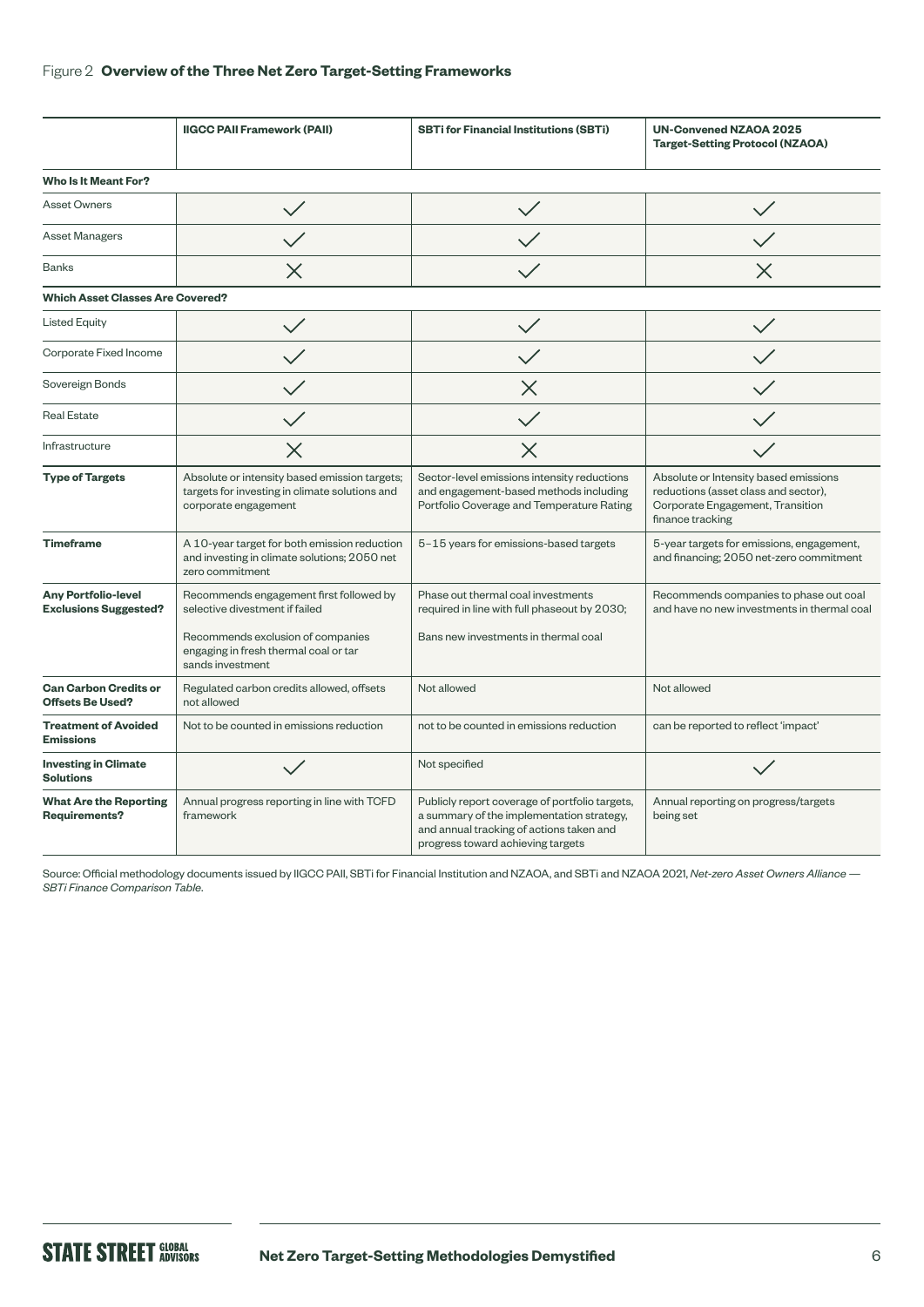# Recommended Targets

| <b>Emission Target</b><br><b>Setting: Details of the</b><br><b>Three Frameworks</b>                                                | What are the actual targets? Below we explain the key requirements for target setting across the<br>three frameworks.                                                                                                                                                                                                                                              |  |  |  |  |
|------------------------------------------------------------------------------------------------------------------------------------|--------------------------------------------------------------------------------------------------------------------------------------------------------------------------------------------------------------------------------------------------------------------------------------------------------------------------------------------------------------------|--|--|--|--|
| 1.                                                                                                                                 | With Regard to Own Emissions                                                                                                                                                                                                                                                                                                                                       |  |  |  |  |
| <b>IIGCC PAII Methodology</b>                                                                                                      | Set a target and reduce operational (Scope 1 and Scope 2) emissions in line with achieving global<br>net zero emissions by 2050, or sooner.                                                                                                                                                                                                                        |  |  |  |  |
|                                                                                                                                    | With Regard to Financed Emissions                                                                                                                                                                                                                                                                                                                                  |  |  |  |  |
|                                                                                                                                    | At portfolio level:                                                                                                                                                                                                                                                                                                                                                |  |  |  |  |
| $A < 10$ -year $2CO_{e}$ e emissions reduction target, covering listed equity and corporate<br>1<br>fixed income, and real estate. |                                                                                                                                                                                                                                                                                                                                                                    |  |  |  |  |
|                                                                                                                                    | A <10-year goal for allocation to climate solutions representing a percentage of revenues or<br>$\mathbf{2}$<br>capex from AUM (based on EU taxonomy mitigation criteria).                                                                                                                                                                                         |  |  |  |  |
|                                                                                                                                    | At asset class level:                                                                                                                                                                                                                                                                                                                                              |  |  |  |  |
|                                                                                                                                    | 1<br>A 5-year portfolio coverage goal for increasing the percentage of AUM invested in assets<br>in material sectors that are i) achieving net zero or meeting the criteria to be considered<br>ii) aligned or iii) aligning to net zero. This target should increase towards the goal of 100% of<br>assets to be i) net zero or ii) aligned to net zero, by 2040. |  |  |  |  |
|                                                                                                                                    | $\mathbf 2$<br>An engagement goal which ensures that at least 70% of financed emissions in material<br>sectors are either assessed as net zero, aligned with a net zero pathway, or the subject of<br>direct or collective engagement and stewardship actions. This threshold should increase to<br>at least 90% by 2030 at the latest.                            |  |  |  |  |
|                                                                                                                                    | Source: Paris Aligned Investment Initiative Net Zero Investment Framework.                                                                                                                                                                                                                                                                                         |  |  |  |  |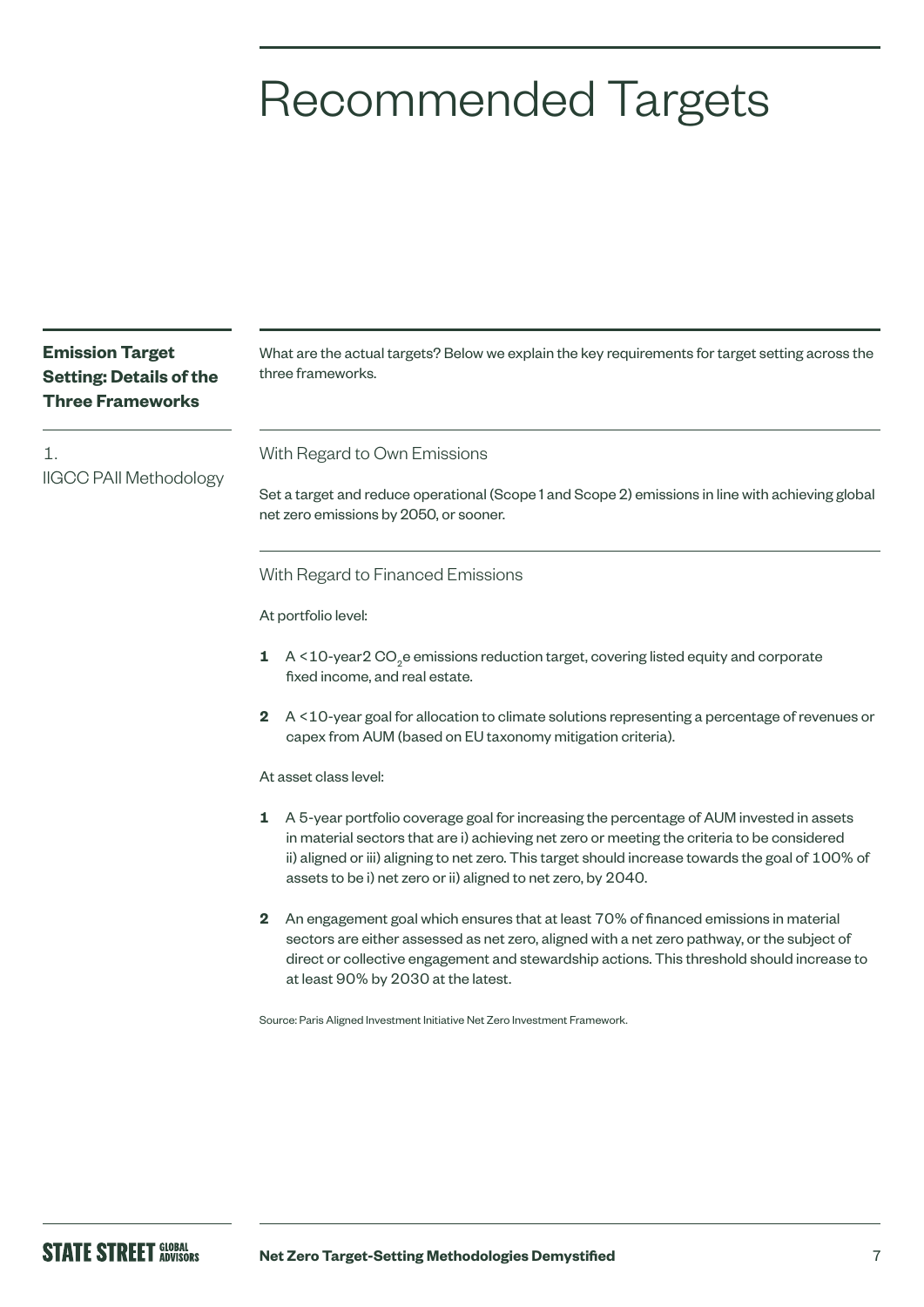With Regard to Own Emissions

Set targets on own Scope 1+2 emissions plus own Scope 3 emissions from investment/lending (other Scope 3 emissions optional) — minimum 5-year and maximum 15-year targets.

With Regard to Financed Emissions, Use One of these Methods

- **1 Sectoral Decarbonization Approach (SDA)** Emissions-based physical intensity targets are set at the sector level within the portfolio for the following sectors: Power Generation, Cement, Pulp & Paper, Transport, Iron & Steel and Buildings.
- **2 SBT Portfolio Coverage** Financial institutions commit to having a portion of their investees set their own SBTI-approved science-based targets such that the financial institution is on a linear path to 100% portfolio coverage by 2040 (in consistent emissions or monetary terms).
- **3 Temperature Rating** This approach enables financial institutions to determine the current temperature rating of their portfolio and take actions to align their portfolios to ambitious long-term temperature goals by engaging with portfolio companies to set ambitious targets. Temperature Rating methodology based only on that developed by WWF/CDP (no other methodologies supported), which is based on underlying company targets and climate scenario-based regression models.

Note: For Real Estate, only SDA is supported; all three methods are supported for Corporate Equity and Fixed Income.

Targets:

- Linear path to 100% coverage by 2040 required (under portfolio coverage method).
- Linear path to "well below 2-degree scenario" for Scope 1+2 and "minimum 2-degree scenario" for Scope 1+2+3 by 2040 (under temperature ratings method; 1.5 degree highly encouraged but not required).

Source: Financial Sector Science-based Targets Guidance.

# With Regard to Own Emissions

Recommend to reduce operational (Scope 1 and Scope 2) emissions in line with achieving global net zero emissions by 2050, or sooner.

With Regard to Financed Emissions

Set targets on minimum of 3 parts out of 4-part target-setting protocol:

### **Sub-Portfolio (later Portfolio) Emission Targets**

- 22 to 32% CO2e reduction by 2025 (per IPCC 1.5°C SR scenarios) on equity and debt to listed corporates, infrastructure, and with the same reduction or CRREM national pathways for real estate.
- $\cdot$  49 to 65% CO<sub>2</sub>e reduction by 2030 (per IPCC 1.5°C SR scenarios).
- Covers Portfolio Emissions Scope 1 & 2, and tracking of Scope 3.
- Absolute or intensity-based reduction against 2019 base year recommended.

3. UN-Convened NZAOA Target-Setting Methodology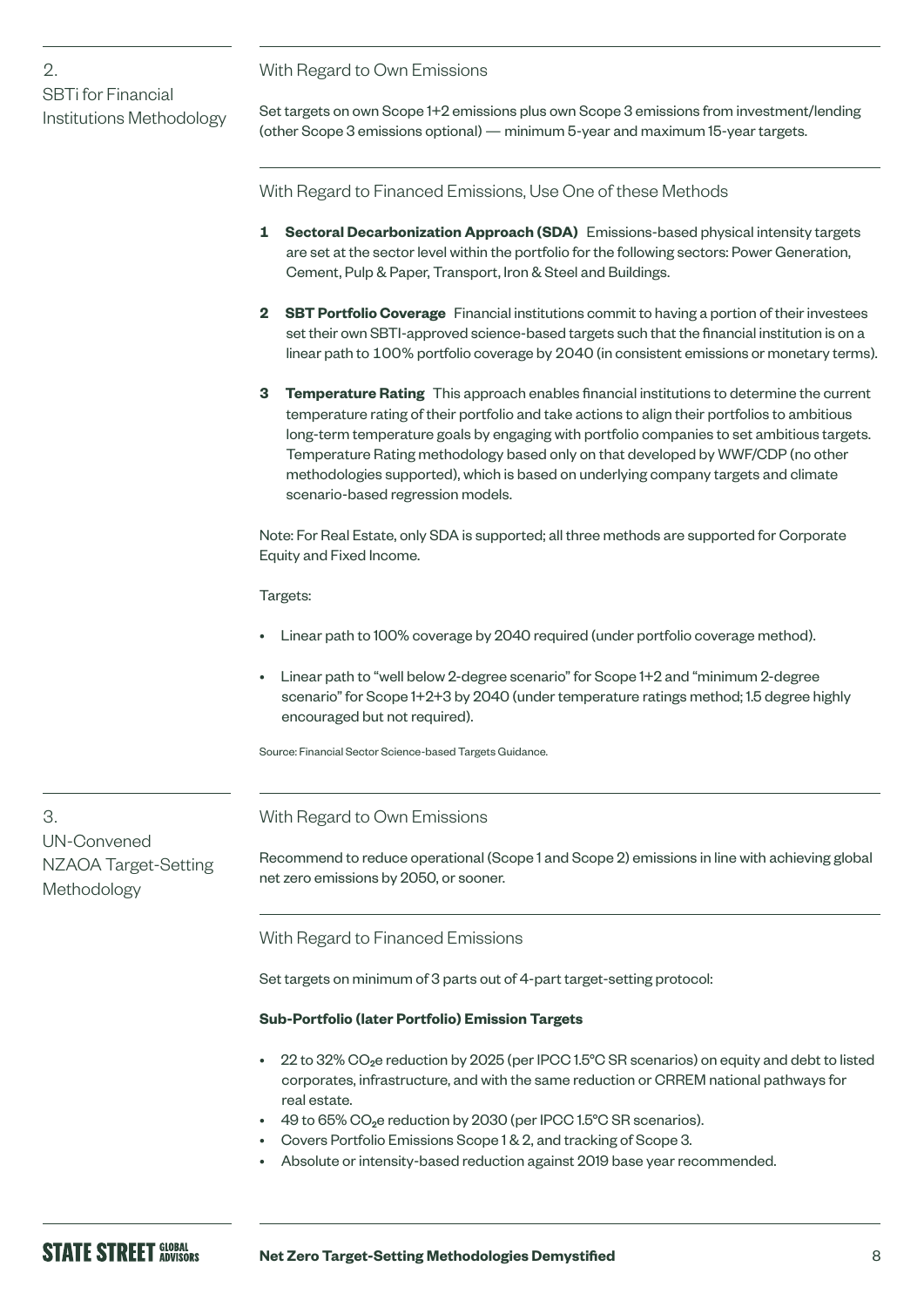#### **Sector Targets**

- Intensity-based/absolute reductions on all material sectors.
- Scope 3 to be included wherever possible.
- Sector specific intensity KPIs recommended.
- Sectoral Decarbonization Pathways used to set targets.

#### **Engagement Targets (Non-Waivable)**

- Engage with 20 companies, focusing on those with highest owned emissions or those responsible for combined 65% owned emissions in portfolio (either directly, collectively, or via asset manager).
- Contribute to:
	- Asset Manager Engagement: Each member to participate in at least one engagement led by the Alliance
	- Alliance positions: Each member, where possible, to participate in Alliance position paper creation

#### **Financing Transition Targets**

- Reporting progress on a climate-positive trend for all Alliance members internally to the Alliance; an individual public quantitative progress target is optional for members.
- Contribution to Alliance's financing transition sub-work tracks, for example, supporting activities to provide greater transparency, build solutions or enhance climate solution reporting.

Source: UN-convened Net-Zero Asset Owner Alliance Target-Setting Protocol (2nd Edition).

# **Comparison of the Key Requirements for Target Setting**

What Scopes of Emissions to Be Covered?

To compare the key requirements for target setting, we have broken down into different topics. For absolute carbon emissions and carbon intensity definitions, please refer to Appendix 2.

#### **IIGCC PAII**

• For portfolio holdings: Scope 1 and Scope 2 emissions, with Scope 3 emissions phased in from 2023.

#### **SBTi for Financial Institution**

- For financial institution's own emissions: Scope 1, Scope 2 and Scope 3 emissions from investment/lending portfolio.
- For portfolio holdings: Scope 3 emission of investees to be included if they are represent over 40% of combined Scope 1+2+3 emissions

#### **UN-Convened NZAOA**

• Scope 1 and Scope 2 for underlying holdings with Scope 3 only for relevant sectors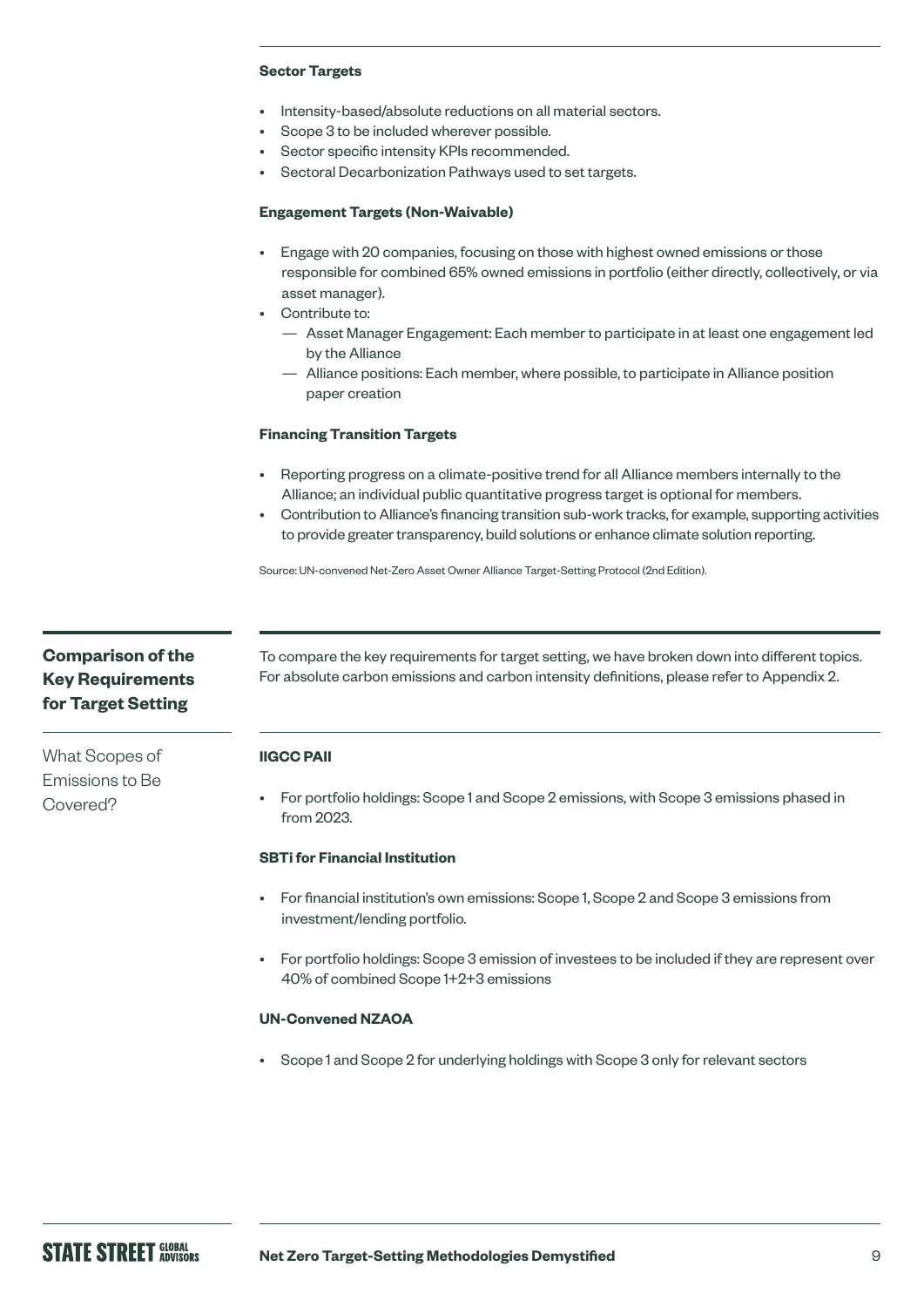As it illustrates, in addition to Scope 1 and Scope 2 emission, all three methodologies considers Scope 3 emissions to a certain extent. Despite potential double-counting issue related to Scope 3 emissions (for example, one company's Scope 3 emissions could be another company's Scope 1 emissions), Scope 3 emissions are more material in some sectors vs other like oil and gas, transport, utilities.

For definitions of Scope 1, 2 and 3 emissions, please refer to Appendix 2.

# What Carbon Metrics Can Bellsed?

#### **IIGCC PAII**

Either in absolute emission or intensity ( $CO<sub>2</sub>e/\$m$ n invested) and to the extent possible, provide evidence of the target has been determined and reflect net zero pathways that will meet absolute emissions reductions required over time.

### **SBTi for Financial Institution**

- Intensity Targets for Scope 1 and Scope 2 emissions are only eligible when they lead to absolute emissions reduction targets in line with climate scenarios for keeping global warming to well-below 2 degree Celsius or when they are modelled using an approved sector pathway.
- Absolute reductions must be at least as ambitious as the minimum of the range of emissions scenarios consistent with the well-below 2 degree Celsius goal or aligned with the relevant sector reduction pathway within the Sectorial Decarbonisation Approach.

### **UN-Convened NZAOA**

• Intensity-based/absolute-reduction on all material sectors; sector-specific intensity KPIs recommended for sector-based target setting.

While all three methodologies allow carbon intensity and absolute carbon emissions to be used for target setting, SBTi has detailed requirements in terms of whether/when intensity target can be used.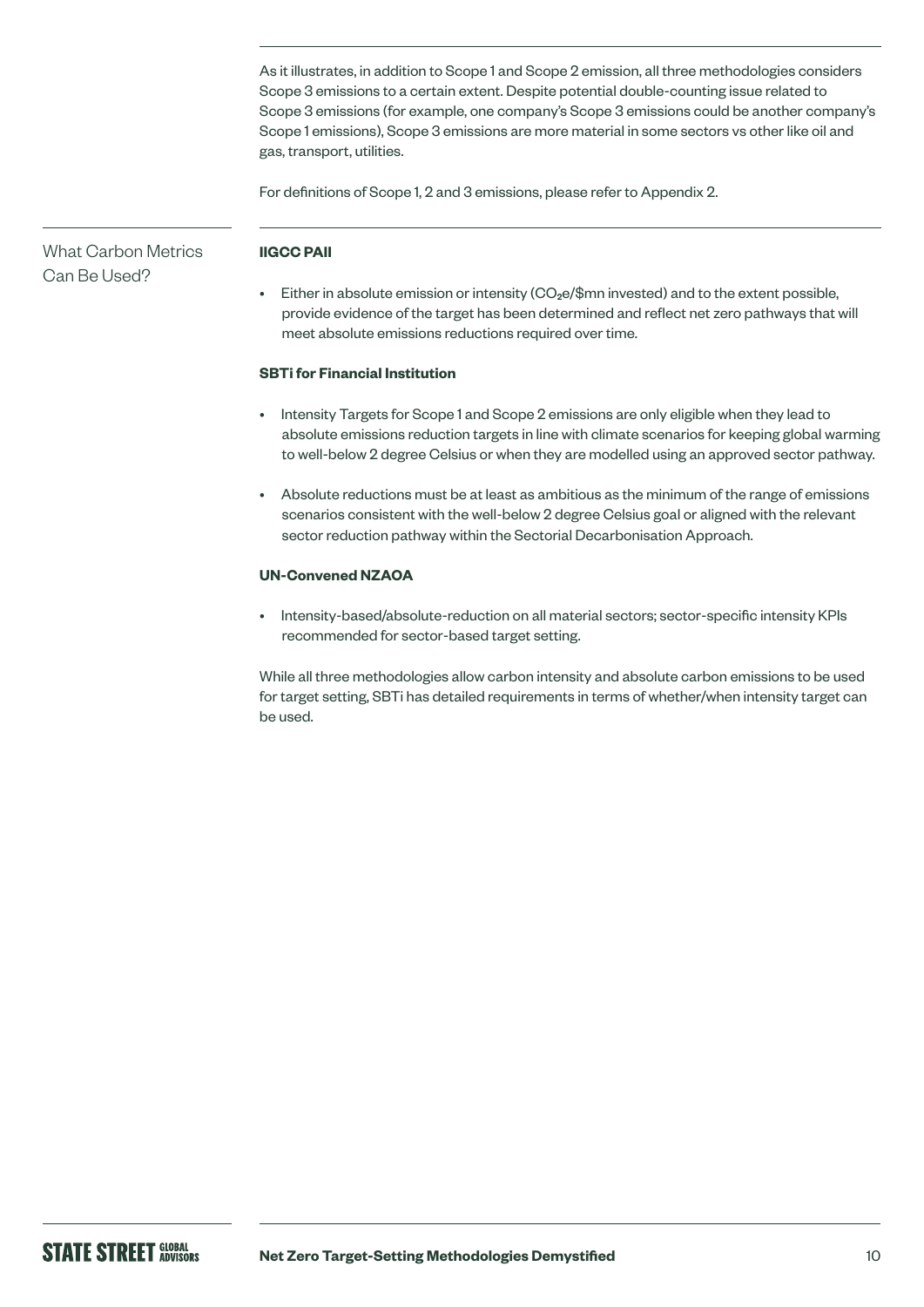# Discussion of Target Types

#### **How to Set Targets**

Once these different approaches are understood, the next step is to explore the actual target setting. As you will see, the three frameworks outlined also give different guidance around what types of targets to focus on.

Broadly speaking, there are four types of targets that various frameworks recommend users to set. They are:

- 1. Emission reduction targets
- 2. Portfolio alignment targets
- 3. Engagement targets
- 4. Green investment targets

The primary goal is emission reduction, while the other three (portfolio alignment, engagement and green investment targets) are contributors or guideposts to the achievement of the overall goal of emission reduction. As such, they may be thought of as necessary means to achieve emissions reduction since, due to this dependency, they are just as or arguably even more important than the actual emission reduction goals.

### Figure 3 **What Types of Targets are Required by the Three Frameworks?**

| <b>Target Type</b>         | <b>PAII</b> | <b>SBTI</b> | <b>NZAOA</b> |  |  |  |
|----------------------------|-------------|-------------|--------------|--|--|--|
| <b>Emissions Reduction</b> | Yes         | Yes         | Yes          |  |  |  |
| Portfolio Alignment        | Yes         | Yes         | <b>No</b>    |  |  |  |
| Engagement                 | Yes         | <b>No</b>   | Yes          |  |  |  |
| Green Investment           | Yes         | <b>No</b>   | Yes          |  |  |  |

Next, we discuss four main targets in some detail:

- **1** Emission Reduction Targets
- **2** Portfolio Alignment Targets
- **3** Engagement Targets
- **4** Green Investment Targets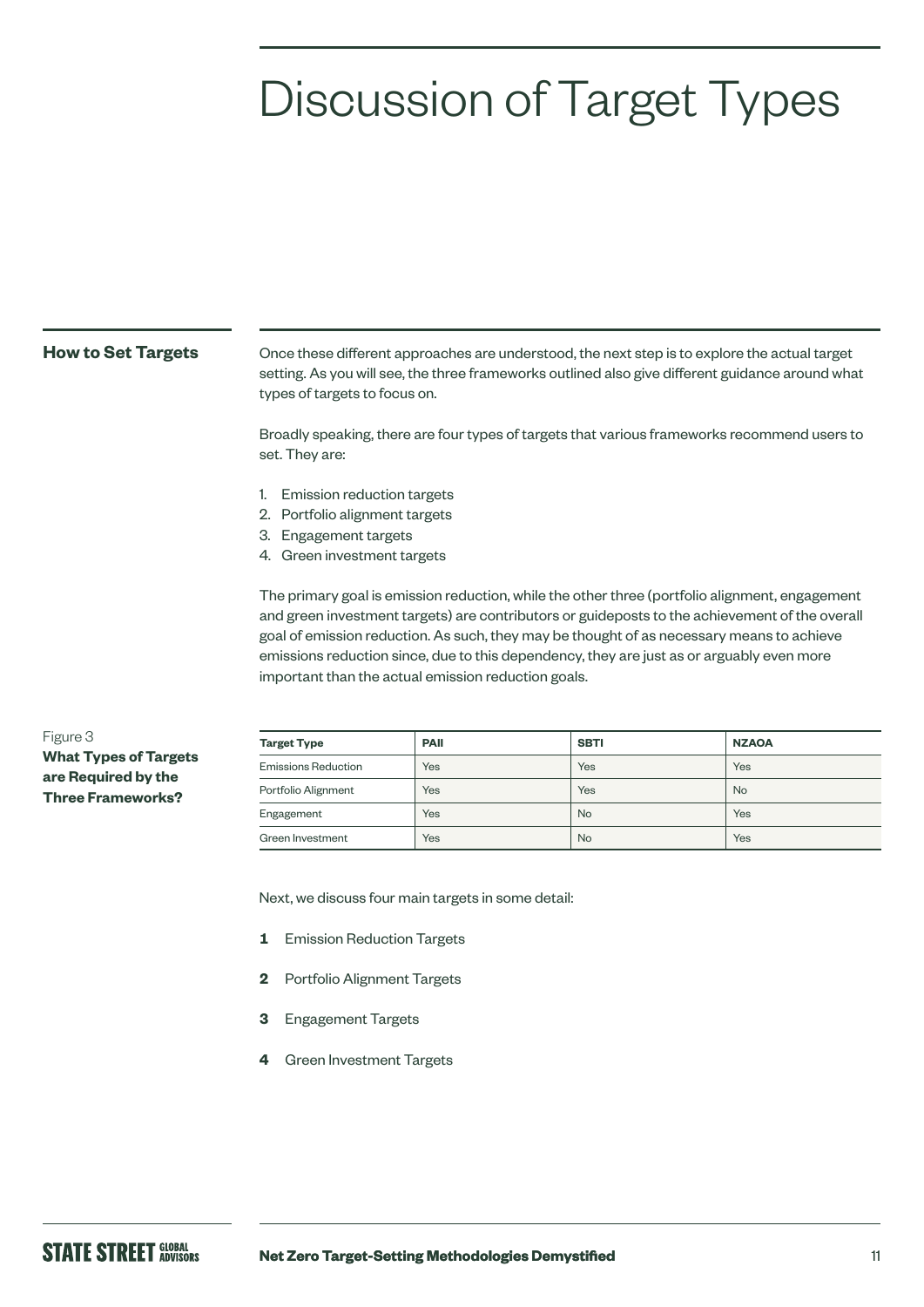# 1. Emission Reduction **Targets**

As the name suggests, emission reduction targets imply reduction of emissions financed by the investment portfolio. The first step in this process is to measure the emissions that are being financed by the portfolio. To this end, the Partnership for Carbon Accounting Financials' (PCAF) Global GHG Accounting & Reporting Standard for the Financial Industry<sup>6</sup> contains detailed guidance on how emissions financed by underlying investments are to be attributed to different types of investors (both equity and debt) and across various asset classes (equities, fixed income, project finance, etc). However, it is important to note that coverage for certain asset classes is still under development (e.g. sovereign bonds, green bonds, carbon offsets) with no globally accepted standard in place yet. In any case, as of today the PCAF is viewed as the de facto market standard for emissions accounting when it comes to investment portfolios.

Once the baseline is set, we come to the granular details of how a reduction target is to be set. There are two main approaches:

#### **Top-Down, Total Portfolio Level Targeting**

In the top-down approach, the investor would set a target emission reduction (ideally, based on a science-based climate pathway) considering the portfolio in its entirety without specifying whether the reductions would come from certain sectors, regions or companies. For an investor with a diversified portfolio (like universal owners), this approach is sensible and allows for a degree flexibility in the manner of achievement of targets.

#### **Bottom-Up, Sectoral/Regional Targeting**

In the bottom-up approach, the investor would set targets for each company, sector, or region that the portfolio is invested in. The exact targets can be derived based on climate scenario models that provide emission pathways at granular sectoral or regional levels. This approach would be sensible for concentrated portfolios with a small number of holdings, or sectoral or regional funds. The appealing element here is that it clearly differentiates between sectors or regions, as it is understood that they have to decarbonize at different rates. However, this is not without its challenges as, while there is broad agreement amongst climate models on the direction of change, there is limited agreement on the exact quantum of change that is needed for different sectors or regions.

Additionally, climate model scenarios do not produce results for sector classifications commonly used in the investment landscape (e.g. GICS, ICB), rather they are based on real economy activities like energy supply, industry, transport. This is challenging in the overall portfolio context. Therefore, some assumptions need to be made to map the climate model sectors to those used in investing. As a result, quantitative target setting is highly dependent on two factors:

- The choice of scenario.
- The sector mapping being used.

In addition, it is more challenging to aggregate up sectoral/regional targets to the total portfolio level.

Lastly, sector/region allocations are likely to change when the portfolio composition changes (owing to changes in allocation, trading and also inflows as well as outflows leading to turnover) occurs, and this is an additional factor that complicates measurement of progress against stated targets.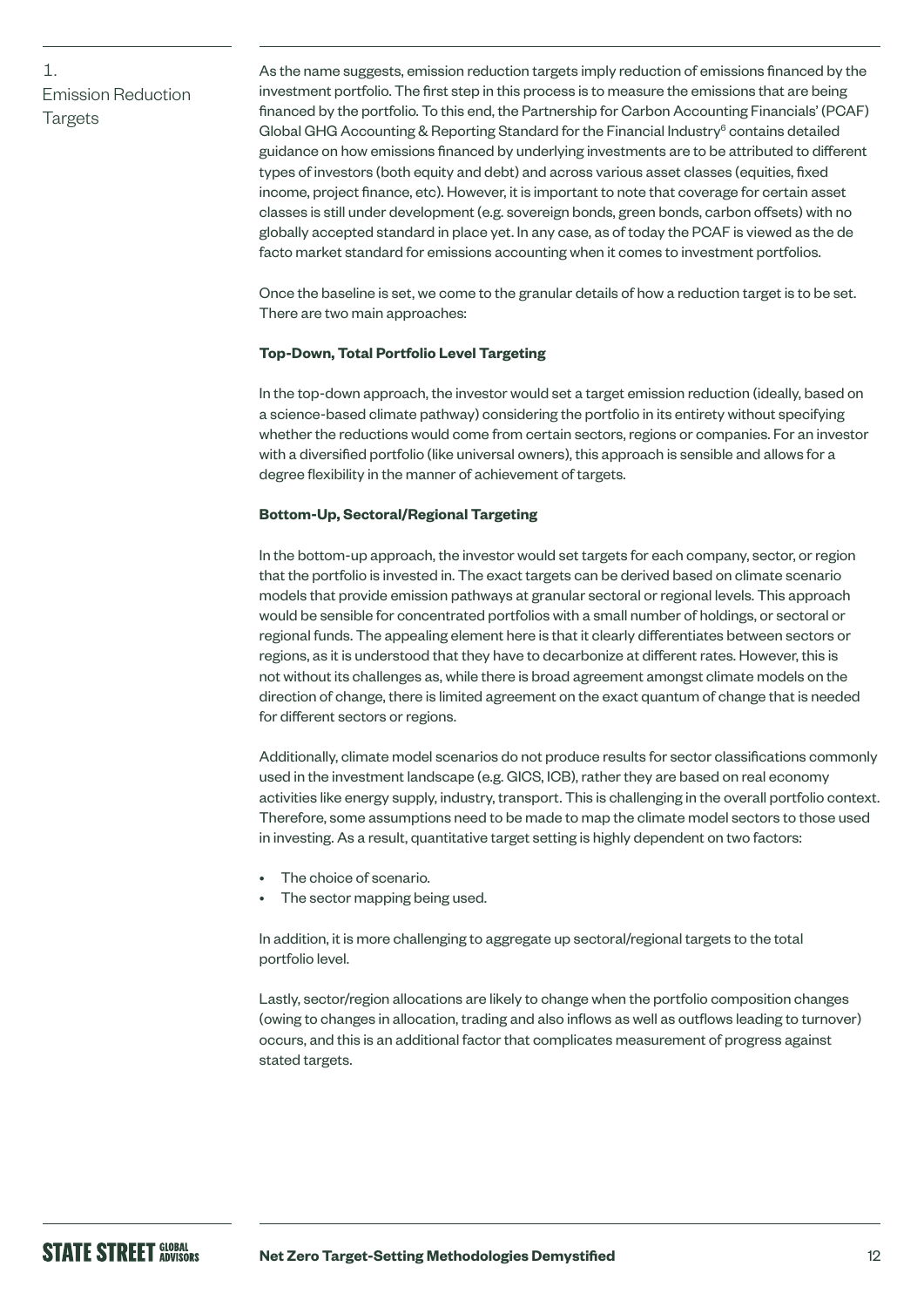Accounting for this is quite important and meaningful as it relates to the measurement of progress over time. For example, a sector shift into an emission-intensive sector can lead to an increase in the portfolio's financed emissions, which may run against the overall goal to reduce emissions. In order to not disincentivise investments in such sectors, some adjustments would need to be made to the baseline emissions to account for such an increased sector allocation (please note that it an industry-wide common understanding and agreement that portfolio decarbonisation should not be achieved by broadly allocating away from high-emitting sectors).

This process is known as re-baselining and every investor would need to define policies to determine how and when such re-baselining is triggered. In this aspect, the net zero frameworks currently lack standardised guidance and methodologies need to be developed.

# 2. Portfolio Alignment **Targets**

Achieving the emission reduction goal also relies on underlying companies decarbonising in the real world. This leads to the second type of target related to the alignment of underlying assets to net zero pathways, and hence the name, portfolio alignment. Under this target, an investor would assess the proportion of their portfolio companies that are aligned to net zero and aim to increase that proportion over a period of time. The idea behind this is that as more companies adopt net zero targets, the portfolio itself would decarbonise over time as a consequence of the companies' real-world decarbonisation. The PAII framework and the SBTI framework both recommend the use of such a target, but differ in the way it is to be implemented.

#### **The PAII framework**

The target-setting guidance recommends increasing the proportion of AUM invested in material sectors that is classified as *achieving* net zero, or *aligned* to net zero to 100% by 2040, with interim 5-year targets. There is also detailed guidance on what sectors are material, as well as exactly how assets are to be classified into buckets such as: *achieving, aligned, aligning, committed* and *not aligned*. This is initially based on six criteria upon which each asset is to be assessed (e.g. ambition for net zero, short- and medium-term emissions targets, disclosures, decarbonisation strategy, etc) and increases to ten criteria when data availability allows. The PAII also recommends leveraging publicly available data sources where possible, such as the Transition Pathway Initiative (TPI), the Science-based Targets Initiative (SBTI) or Climate Action 100+. However, for a universal owner, these public datasets often don't cover a significant enough number of holdings which leads to a reliance on private vendor datasets to enhance coverage.

#### **The SBTI framework**

Of the three recommended approaches outlined earlier in Figure 1, the second and third are forms of portfolio alignment targets. The SBTI Portfolio Coverage approach is quite straightforward, and aims to increase the proportion of investee companies that have themselves signed up to set science-based emission reduction targets via the SBTI. Building on this, the SBTI Temperature Rating target expands the scope of emission reduction targets to those that are not necessarily validated by the SBTI, but have nonetheless been adopted by companies. In essence, the forward-looking emission reduction targets adopted by companies are converted into a temperature score (generally between 1.5 and 3.2 degrees using the recommended WWF-CDP methodology<sup>7</sup>), representing the alignment of the targets with a certain temperature rise outcome in the real world. Targets are then to be set to improve the temperature rating of the portfolio over time (by improving the alignment of underlying companies with net zero).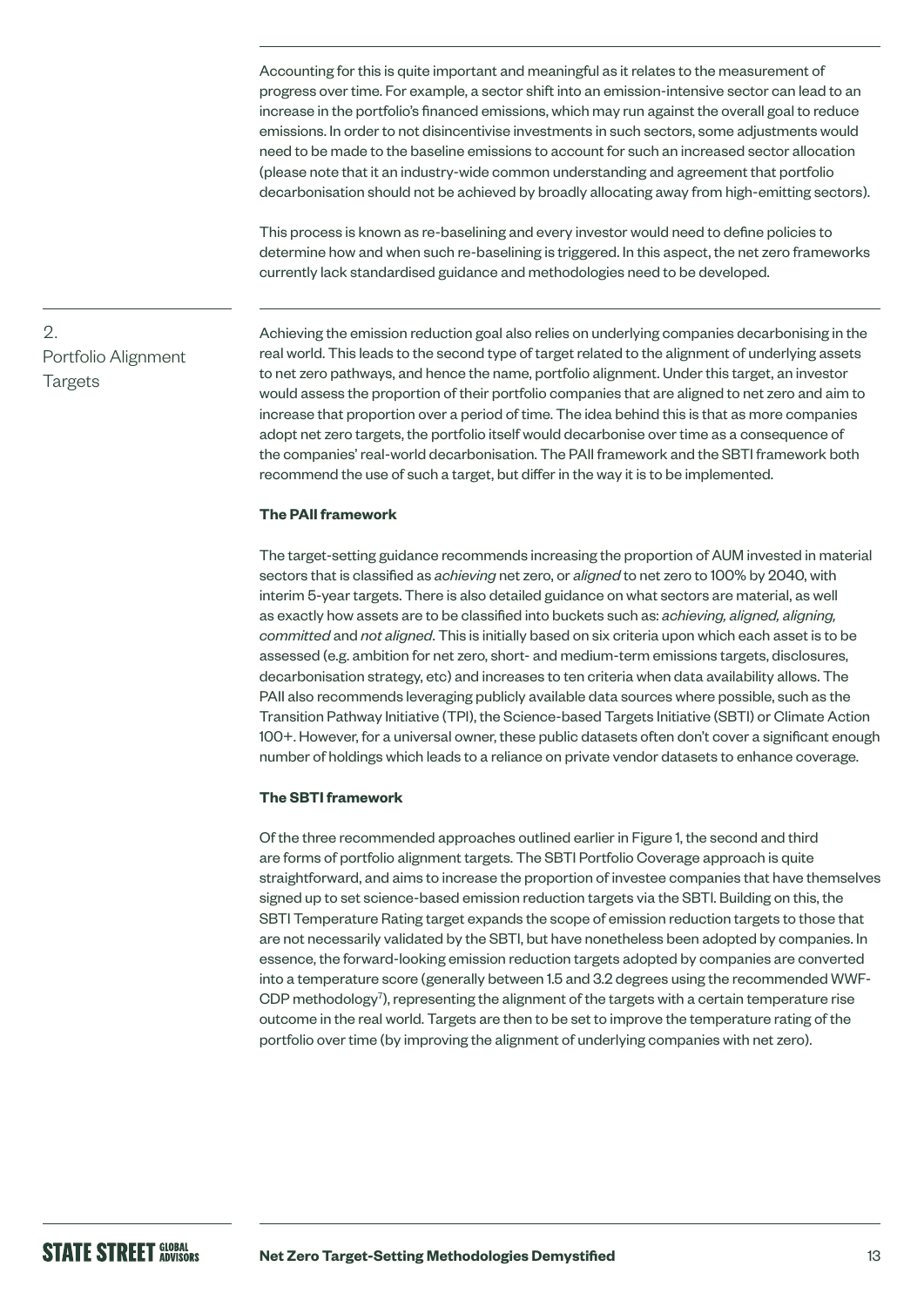# 3. Engagement Targets

Once again, as the name would suggest, engagement targets generally refer to engagements (either singular or collective) with underlying companies, and the PAII and NZAOA frameworks recommend setting targets to engage with a small number of companies that represent a large proportion of the portfolio's financed emissions. Additionally, users are also encouraged to engage with other market participants, as well as policymakers to advocate net zero aligned policies and approaches. While the SBTI does not recommend an explicit engagement goal like PAII and NZAOA, the Portfolio Coverage and Temperature Rating methods nevertheless take an engagement-oriented approach focused on portfolio companies.

Engagement targets are arguably the single most important targets that an investor would set — these represent a powerful tool to influence investee companies to change behaviour — this is even more relevant for universal owner-type portfolios. Ultimately, successful engagements can have a positive impact on companies' real world emissions trajectories and can contribute meaningfully to the achievement of the portfolio alignment and overall emissions reduction targets as well.

# 4. Green Investment **Targets**

Last but not least, there are the green investment targets, or climate solutions targets. These refer to investments in companies engaged in green activities, or climate-positive projects, or assets like green bonds. The PAII and NZAOA recommend that investors set targets to increase green investments. There are many potential ways to measure the *greenness* of an investment: revenues or capex aligned with (EU Taxonomy) mitigation or adaptation criteria, Climate Bond Initiative Standard, EU Green Bond Standard, private data vendor green-revenues scores, etc. However, the frameworks do not currently provide strong guidance on measurement of climate solutions. Additionally, there doesn't appear to be a science-based methodology for the actual target setting. Expanding on this, if for instance a portfolio is assessed to have 5% of climate solutions exposure, it is not clear how the final target is to be set (e.g. 10%, 15%, etc). In the absence of detailed guidance, it is currently unclear how investors should measure climate solutions and as a result how they should set targets around those.

Finally, we would like to briefly comment on climate scenario selection and why this can influence a net zero strategy.

# **Climate Scenario Selection**

The three net zero frameworks necessarily rely on climate scenario outputs to determine quantitative targets for portfolios. There are many options, though the most significant ones are: IPCC scenario pathways, IEA Net Zero Emissions by 2050 pathway, the One Earth Climate Model and Network for Greening the Financial System (NGFS) scenarios.

For instance, the PAII framework does not recommend a single climate pathway, but does specify criteria that the chosen scenario would need to satisfy (e.g. high probability of achieving 1.5 degrees global warming with no or limited overshoot, limited use to negative emissions technologies, etc.) In turn, the SBTI framework and specifically the Sectoral Decarbonisation Approach is based on the IEA's Beyond 2 Degree Scenario (B2DS). Lastly, the NZAOA framework assesses multiple climate scenarios for its overall emissions goal, but recommends the use of One Earth Climate Model for sector-specific target setting. For further guidance, an investor may also refer to the UNEP FI's report, Pathways to Paris,<sup>8</sup> which is a deep dive into climate models and their use cases.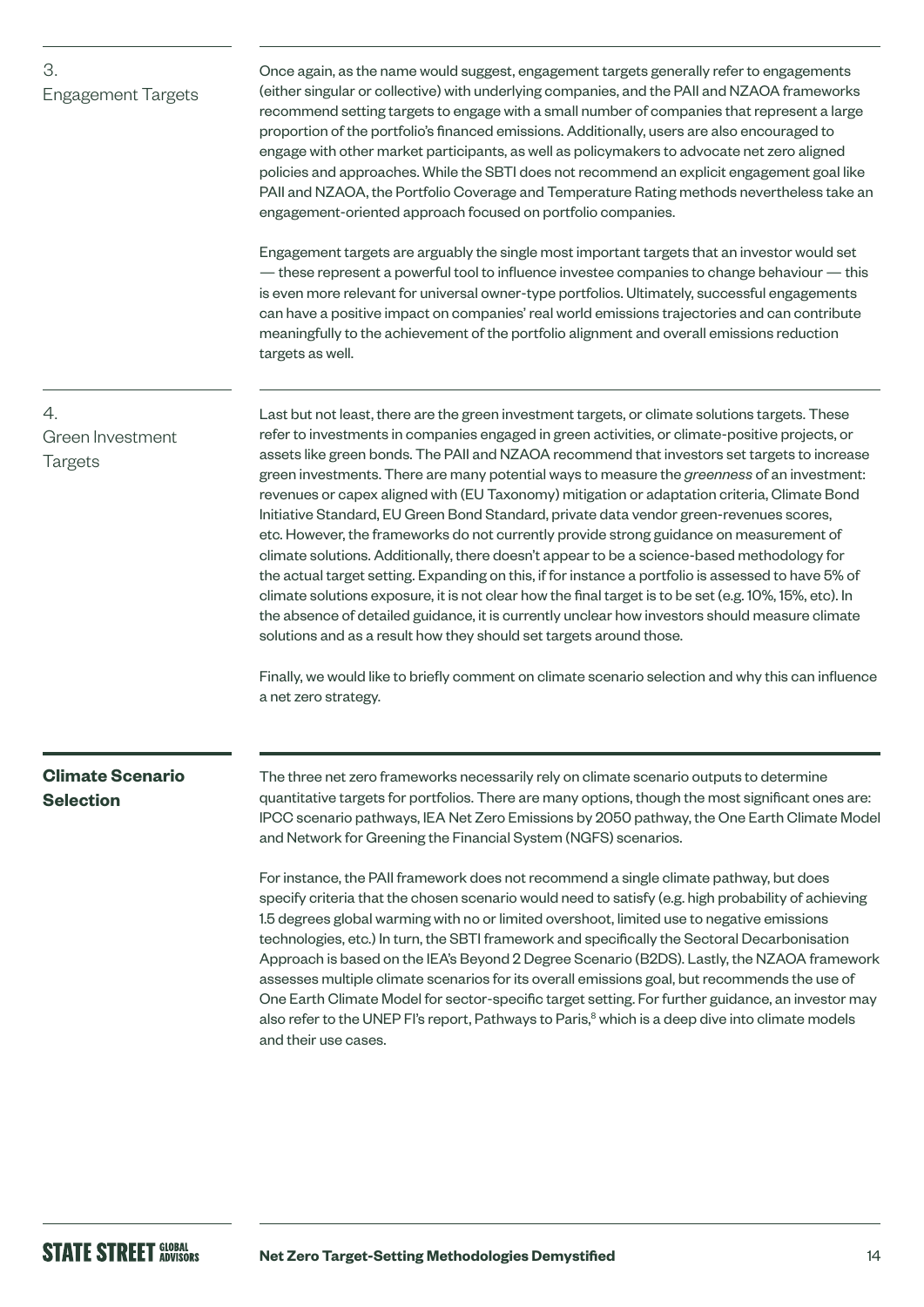### **Conclusion**

The transition to a low-carbon economy is one of the most important and biggest challenges we face and will face of the next decades. Hence, financial market participants will play an important role to achieve this. As a result a lot of work is being done around providing guidance around the *how*.

We have looked in detail into three common frameworks: Institutional Investors Group on Climate Change (IIGCC) Paris Aligned Investment Initiative (PAII), Science Based Targets Initiative (SBTi) for Financial Institutions and the United Nations-convened Net Zero Asset Owner Alliance (NZAOA) target-setting protocol.

As we have seen, these frameworks have commonalities but also differences when examined in more detail. We have also uncovered questions that still have to answered by the market. In order to achieve this industry collaboration is key and we are honoured that State Street Global Advisors has been asked to participate in some important working groups — such as the IIGCC Passives Project Group — to help answer those questions.

Additionally, as a member of the Net Zero Asset Management Initiative, we also publish own approach and target-setting strategy and we look forward to engaging and collaborating with our clients on this important journey to net zero.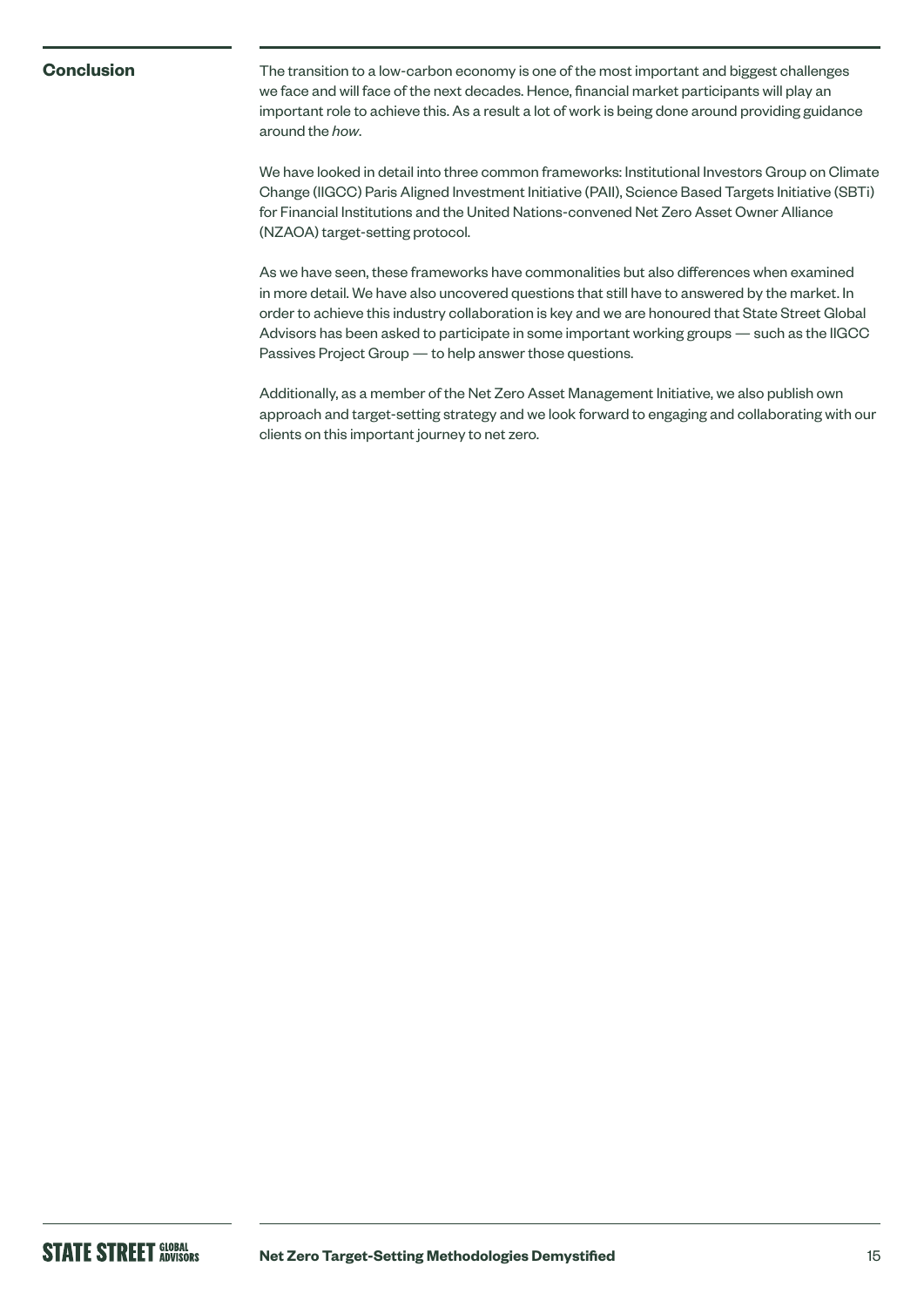# Appendix

# **Appendix 1: Overview of Financial Sector Initiatives for Addressing Climate Change**

Figure below provides an overview of financial sector initiatives to support addressing climate change. It covers across six key categories: high level commitment to act, measurement of financed emissions, scenario analysis, target setting, enabling action and reporting. The key focus of PAII, SBTi and NZAOA and how they compare to other frameworks is illustrated in this figure.

|                                                                                                                                                     | <b>High-Level</b><br><b>Commitment to Act</b> | <b>Measurement of</b><br><b>Financial Emissions</b> | <b>Scenario Analysis</b> | <b>Target Setting</b> | <b>Enabling Action</b> | <b>Reporting</b> |
|-----------------------------------------------------------------------------------------------------------------------------------------------------|-----------------------------------------------|-----------------------------------------------------|--------------------------|-----------------------|------------------------|------------------|
| <b>Banks</b>                                                                                                                                        |                                               |                                                     |                          |                       |                        |                  |
| UN Environment Program for Financial Institutions<br>(UNEP FI) Principles for Responsible Banking (PAB):<br>Collective Commitment on Climate Action |                                               |                                                     |                          |                       |                        |                  |
| Climate Action in Financial Institutions                                                                                                            |                                               |                                                     |                          |                       |                        |                  |
| <b>Banking Environment Initiative</b>                                                                                                               |                                               |                                                     |                          |                       |                        |                  |
| <b>Investors</b>                                                                                                                                    |                                               |                                                     |                          |                       |                        |                  |
| <b>Investor Agenda</b>                                                                                                                              |                                               |                                                     |                          |                       |                        |                  |
| UNEP FI Principles for Sustainable Insurance (PSI)                                                                                                  | $\bullet$                                     |                                                     |                          |                       |                        |                  |
| <b>UNEP FI Net Zero Asset Owners Alliance</b>                                                                                                       | $\bullet$                                     |                                                     |                          |                       |                        |                  |
| IIGCC Paris Aligned Investment Initiative (PAII)                                                                                                    |                                               |                                                     |                          |                       |                        |                  |
| Climate Action 100+                                                                                                                                 |                                               |                                                     |                          |                       |                        |                  |
| <b>Banks and Investors</b>                                                                                                                          |                                               |                                                     |                          |                       |                        |                  |
| World Economic Forum Financing the Transition to a<br>Net Zero Future                                                                               |                                               |                                                     |                          |                       |                        |                  |
| Task Force on Climate Related Disclosures (TCFD)                                                                                                    |                                               |                                                     |                          |                       |                        | $\bullet$        |
| Partnership for Carbon Accounting Financials<br>(PCAF)                                                                                              |                                               | $\bullet$                                           |                          |                       |                        |                  |
| Rocky Mountain Institute (RM) Center for Climate<br>Aligned Finance                                                                                 |                                               |                                                     | $\bullet$                |                       |                        |                  |
| Paris Agreement Capital Transition Assessment<br>(PACTA)                                                                                            |                                               |                                                     |                          |                       |                        |                  |
| SBTi-Finance                                                                                                                                        |                                               |                                                     |                          | $\bullet$             |                        |                  |
| Principles for Responsible Investment and World<br><b>Business Council for Sustainable Development</b><br>(PRI-WBCSD) Collaboration                 |                                               |                                                     |                          |                       |                        |                  |
| CP Financial services questionnaire                                                                                                                 |                                               |                                                     |                          |                       |                        |                  |

■ Applicable Category ● Focus of Initiative

Source: Science Based Targets 2021, "Financial sector science-based targets guidance", p22.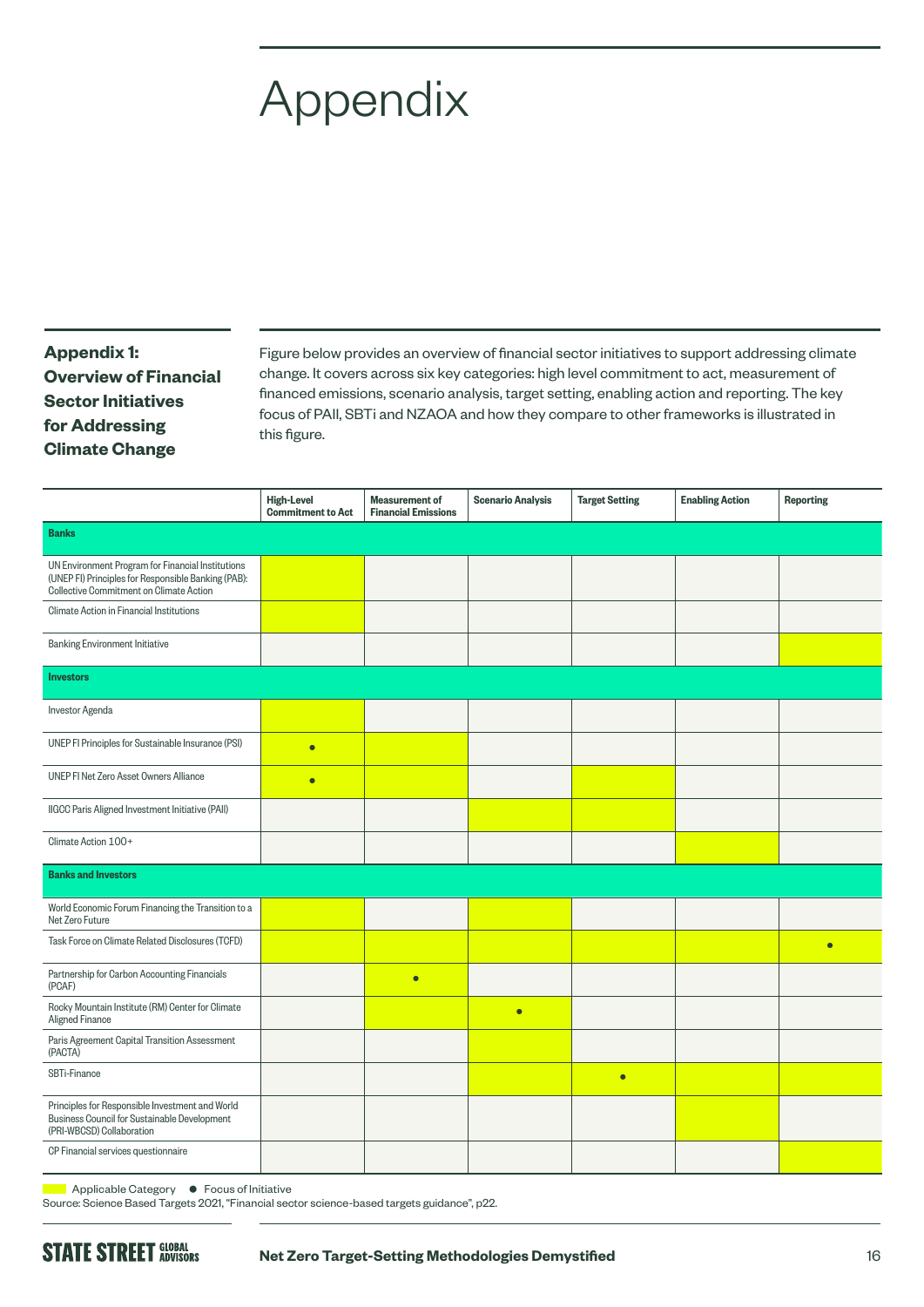# **Appendix 2: Glossary**

| <b>Abbreviation</b>           | <b>Expansion</b>                                                                                                |
|-------------------------------|-----------------------------------------------------------------------------------------------------------------|
| B <sub>2</sub> D <sub>S</sub> | Beyond 2 Degree Scenario (an IEA Climate Scenario)                                                              |
| CA100+                        | Climate Action 100+                                                                                             |
| CDP                           | Carbon Disclosure Project                                                                                       |
| <b>CRREM</b>                  | Carbon Risk Real Estate Monitor (EU-funded research project for decarbonisation of the real<br>estate sector)   |
| <b>EU SFDR</b>                | European Union Sustainable Finance Disclosure Regulation                                                        |
| EV                            | <b>Enterprise Value</b>                                                                                         |
| <b>GICS</b>                   | Global Industry Classification Standard                                                                         |
| <b>IAM</b>                    | Integrated Assessment Model (a type of climate model used to assess socioeconomic impacts of<br>climate change) |
| <b>ICB</b>                    | Industry Classification Benchmark                                                                               |
| <b>IEA</b>                    | <b>International Energy Agency</b>                                                                              |
| <b>IIGCC</b>                  | Institutional Investors Group on Climate Change                                                                 |
| <b>IPCC</b>                   | Intergovernmental Panel on Climate Change                                                                       |
| <b>NZAMI</b>                  | Net Zero Asset Manager Initiative                                                                               |
| <b>NZAOA</b>                  | UN-Convened Net Zero Asset Owner Alliance                                                                       |
| <b>NZE2050</b>                | Net Zero Emissions by 2050 Scenario (an IEA Climate Scenario)                                                   |
| <b>OECM</b>                   | One Earth Climate Model (a type of IAM)                                                                         |
| PAII                          | Paris Aligned Investment Initiative                                                                             |
| <b>PCAF</b>                   | Partnership for Carbon Accounting Financials                                                                    |
| <b>SBTI</b>                   | Science Based Targets Initiative                                                                                |
| <b>SDA</b>                    | Sectoral Decarbonisation Approach                                                                               |
| <b>TCFD</b>                   | Task Force for Climate-related Financial Disclosures                                                            |
| <b>WWF</b>                    | World Wide Fund for Nature                                                                                      |

**Scope 1:** Direct emissions from sources that are owned or controlled by a company. This could include, for example, on-site fossil fuel combustion and fleet fuel consumption.

**Scope 2:** Indirect emissions from sources that are owned or controlled by a company and include emissions that result from the generation of electricity, heat, or steam purchased from a utility provider.

**Scope 3:** Emissions from sources not owned or directly controlled by a company but that are nonetheless related to the company's non-electricity supply chain, employee travel and commuting, and emissions associated with these elements.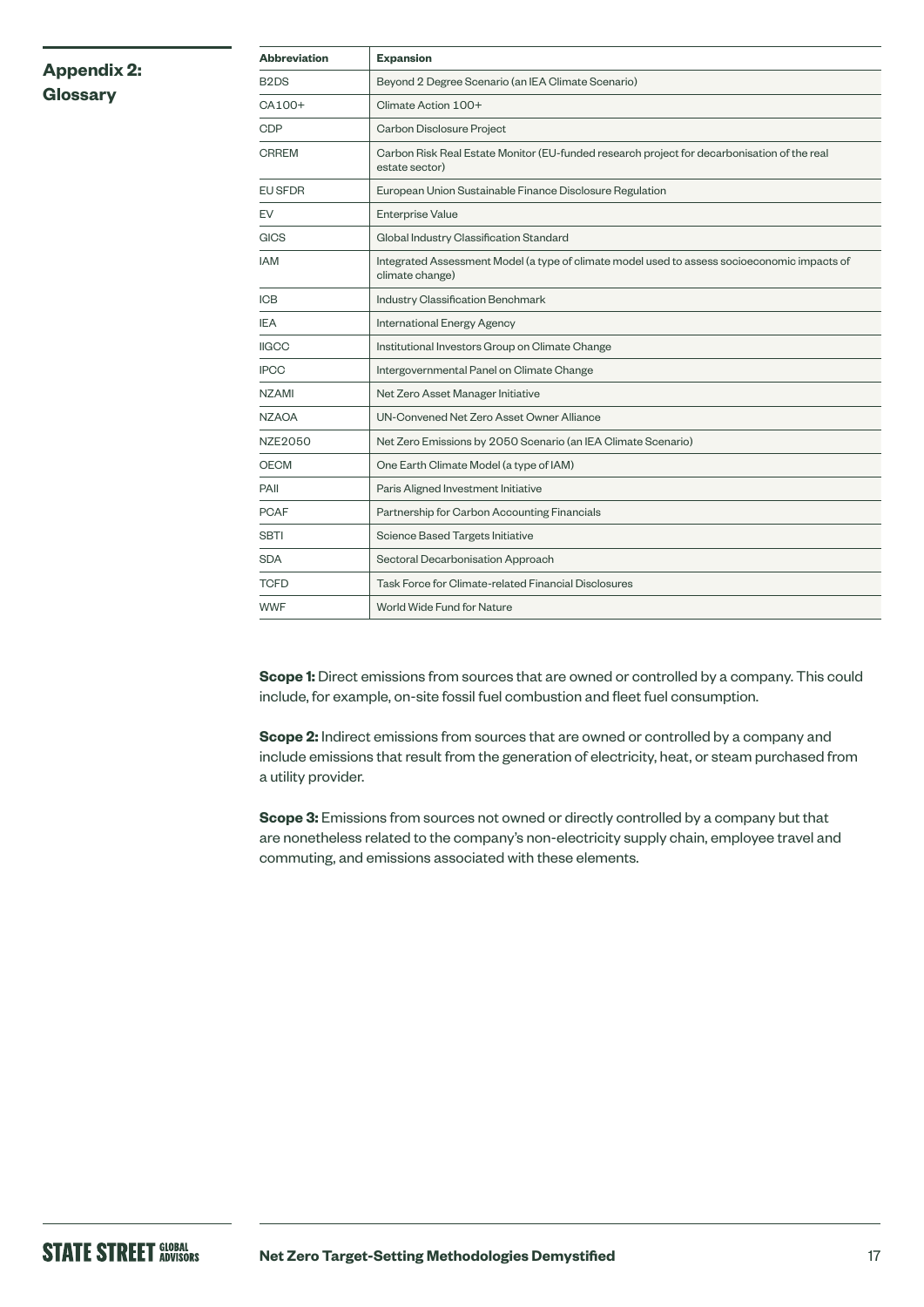- Endnotes **1** Refer to SSGA research "The World Targets Change".
	- 2 IIGCC 2021, "Net zero investment framework 1.5 degree (change to symbols) implementation guide".
	- 3 SBTi 2021, "Financial sector science-based targets guidance".
	- 4 Science Based Targets 2021, "Net-zero asset owners alliance — SBTi Finance: comparison table", available at: [https://sciencebasedtargets.org/resources/files/AOA-](https://sciencebasedtargets.org/resources/files/AOA-SBTi-comparison-table.pdf)[SBTi-comparison-table.pdf](https://sciencebasedtargets.org/resources/files/AOA-SBTi-comparison-table.pdf)
- 5 NZAOA 2021, "Target setting protocol, second edition".
- 6 [https://carbonaccountingfinancials.com/files/](https://carbonaccountingfinancials.com/files/downloads/PCAF-Global-GHG-Standard.pdf) [downloads/PCAF-Global-GHG-Standard.pdf](https://carbonaccountingfinancials.com/files/downloads/PCAF-Global-GHG-Standard.pdf)
- 7 [https://cdp.net/en/investor/temperature-ratings/cdp](https://cdp.net/en/investor/temperature-ratings/cdp-wwf-temperature-ratings-methodology)[wwf-temperature-ratings-methodology](https://cdp.net/en/investor/temperature-ratings/cdp-wwf-temperature-ratings-methodology)
- 8 [https://unepfi.org/publications/banking-publications/](https://unepfi.org/publications/banking-publications/pathways-to-paris/) [pathways-to-paris/](https://unepfi.org/publications/banking-publications/pathways-to-paris/)